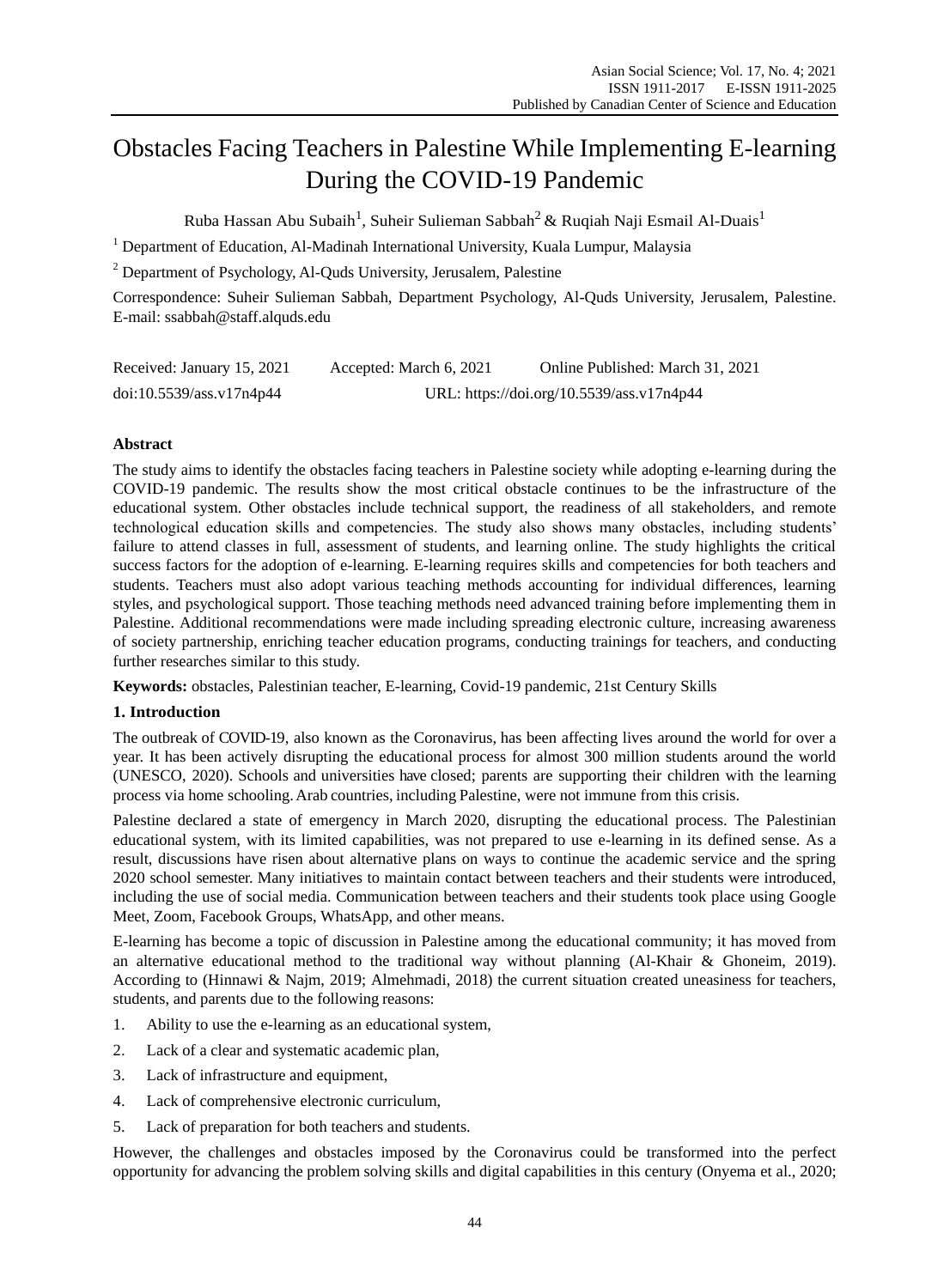Sintema, 2020). Developing these skills is important for decision-makers in education to confront the challenges and obstacles of e-learning facing teachers. Additionally, diagnosing the challenges would help teachers and decision-makers in public and private schools face these obstacles and address them for a successful implementation of the e-learning system or adopt it as an educational system in normal conditions as well (Onyema et al., 2019).

The problem statement is based on the experience of researchers in education through their observation of the reality of the education system in Palestine, especially during the COVID-19 pandemic period. They observed the confusion that occurred with teachers, students and parents in figuring out how to deal with such a crisis, since most teachers adhere to traditional teaching methods. Moreover, the researchers have reverted to previous studies and literature review, and found that the study of the difficulties that teachers face in e-learning in Palestine in light of the COVID-19 pandemic has not been given attention or investigated. Rather, the few studies available that were accessed covered a period prior to the outbreak of the pandemic and were limited in their scope (Shaqour, 2013; Zamel, 2009; Hadijah & Shalawati, 2017). From this standpoint, this study aims to identify the obstacles facing teachers when using e-learning in Palestine in light of the COVID-19 pandemic, and to identify the needed skills, competencies, and the proposed training that helps them with e-learning in light of COVID-19.

This study tried to answer the following questions:

- What are the obstacles that teachers face when using e-learning in Palestine in light of the COVID-19 pandemic?
- 2. What are the needed competencies and skills that teachers should have to overcome these obstacles?

#### *1.1 Literature Review*

E-learning is an education system based on the use of computers and the Internet to deliver educational content to learners (Al Qadah & Muqablah, 2013). It refers to an integration of pedagogy, content, and technologies within a teaching and learning context (Sangrà et al., 2012). It can include face-to-face classrooms in which information technologies such as video-conferencing are used. E-learning is also an experience that can occur synchronously, asynchronously, or as a combination of the two (Cantoni, 2004).

Despite different attempts by the Palestinian Authority to develop the e-learning infrastructure, teachers continued to rely on traditional methods that do not develop creative thinking (Abu Al-Khair, 2019). Therefore, the inability to provide the means of e-learning technology is an obstacle facing e-learning advancement in the Palestinian educational institutions (Sharaf, 2006; Shaqour, 2013). In addition, learner's lack of technical and research experience is another obstacle. The same can also be said about the teachers and educators (Al-Mallah, 2010, p. 80).

E-learning is an innovative way to provide an interactive learner-centered environment (Ellis & Goodyear, 2010). It has to be well designed and accessible to information sources while obtaining and processing information (Herrington, Reeves, & Oliver, 2010, p. 45). The role of the teacher consists of supervising, guiding, and facilitating the educational process (Al- Mallah, 2010). The teacher helps students to remain motivated to learn and use technology in aknowledge-based era (Ismail, 2009).

In order for e-learning to achieve its goals, the following conditions must be met from the teacher/educator: (a) Teacher must have the ability to teach and use modern teaching techniques (Al- Hassan, 2010); (b) Teacher must encourage the students and generate knowledge and creativity (Kotaite, 2009); (c) Teacher should adopt the role of facilitator, evaluator, leader and driver of classroom discussions (Abdulaziz, 2008). The following conditions must also be met from the learner: The learner should have the skills of self-learning, communication skills, critical thinking, teamwork and the ability to use computers, (Amer, 2007; Jad & Asim, 2015). Finally, the following conditions must be met from the infrastructure: there should be the existence of technical support, and the central administrative staff (Mahamdeh, 2005). There should also be enough basic equipment that includes service devices with the availability of the Internet.

In spite of the importance and benefits of e-learning, obstacles do exist, such as the lack of standards, especially for educational curricula, and the lack of clarity of regulations and compensatory incentives that motivate and encourage students to e-learning (Tarus, Gichoya, & Muumbo, 2015). Other obstacles include weak infrastructure (Kisanga & [Ireson, 2015\).](https://journals.sagepub.com/doi/full/10.1177/1745499918763421) According to (Varshneya, 2018), e-learning in developing countries is still in the initial stages and faces many challenges, such as the high cost of acquiring, installing, and operating information and communication technology. Other obstacles include the lack of qualified trained teachers and educators to use the Internet efficiently (Al-Mallah, 2010), and the lack of customized content which creates a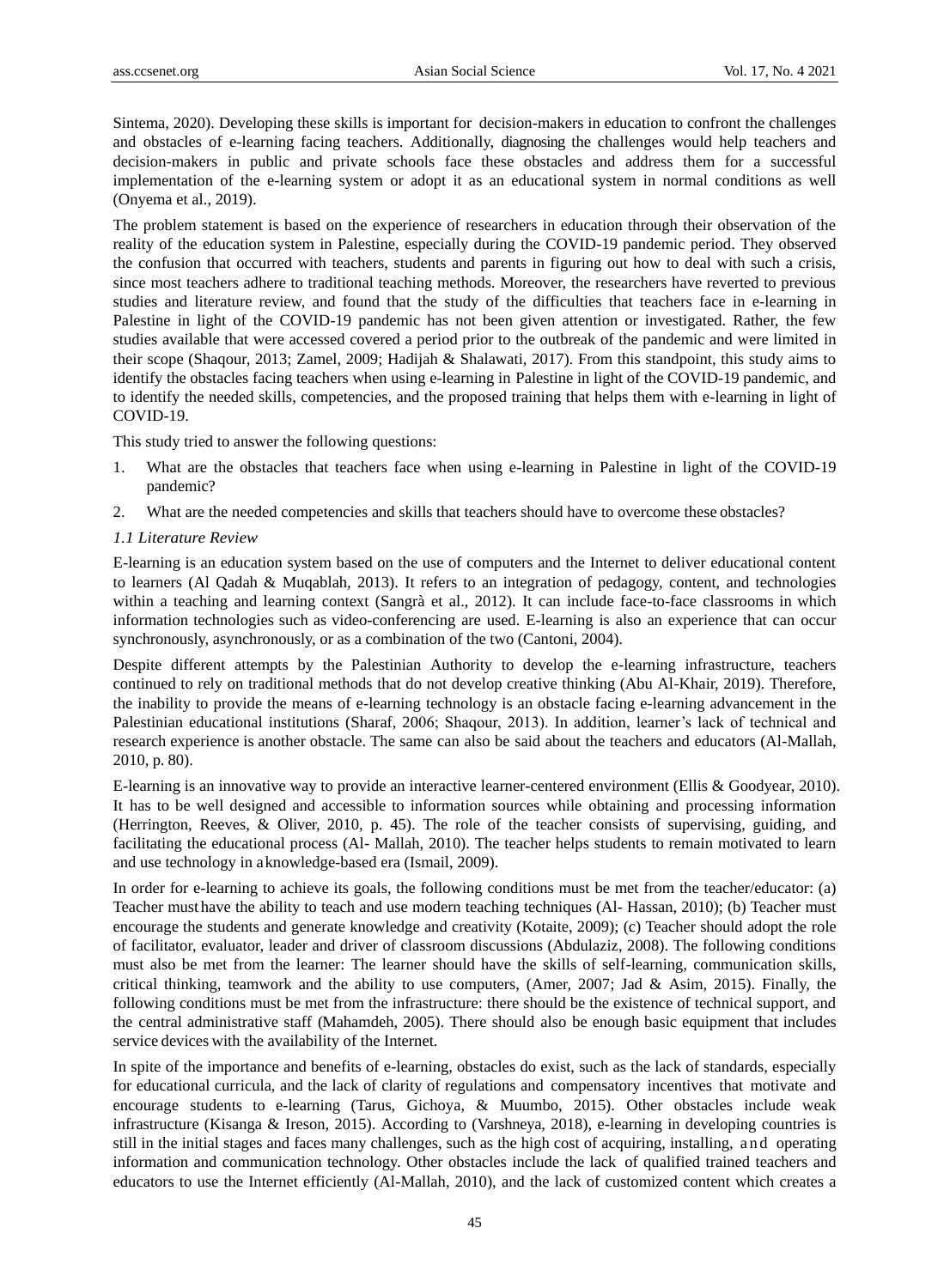feeling of dissatisfaction among students and teachers (Amer, 2007: 74), and the lack of accredited educational electronic models in the Arabic language (Shailendra Palvia, elt, 2018).

Other obstacles facing teachers include the rearrangement of exams and allowing open book. The issue of assessment and grades is a real problem when students stay out of school/classroom. The quality of online learning needs future study (Basilaia, & Kvavadze, 2020). The literature review shows that the teacher's role in the educational process is crucial even with the latest technologies (Hinnawi and Najm, 2019). If teachers do not understand the meaning and impact of e-learning on education, they are likely to resist or avoid its use, which leads to an institutional failure in the adoption of e-learning methods and technology, thereby limiting its use and generalization.

# **2. Method**

The current study used descriptive and analytical approaches for their appropriateness for this kind of research. A qualitative research approach was employed to find the most pressing issues viewed by teachers. These issues consisted of barriers and obstacles when implementing e-learningduring the COVID- 19 pandemic.

#### *2.1 Study Sample*

To know the most important barriers and obstacles facing teachers when implementing e-learning during the COVID-19 pandemic, the researchers chose a sample of school teachers in Palestine. Those teachers had different specializations and taught different subjects. Their teachingexperiences ranged between one to ten years, from private and governmental schools. The *Distribution of the Demographic Information* of the participants was as follows:

| Number | Percentage |
|--------|------------|
|        |            |
| 10     | 21.10      |
| 46     | 82.1       |
|        |            |
| 17     | 30.40      |
| 39     | 69.9       |
|        |            |
| 7      | 12.5       |
| 15     | 26.8       |
| 34     | 60.7       |
|        |            |
| 18     | 32.1       |
| 38     | 67.9       |
|        |            |

Table 1. Distribution of the Demographic Information of the Participants

#### *2.2 Data Collection*

Open-ended questions captured the obstacles in implementing e-learning. The questions were in Arabic and were sent to teachers through emails and via social media using the snowball technique. The questions gave freedom to the researchers to probe more deeply and to extend the responses of the study participants, (Braun & Clarke, 2012). The open-ended questions were conducted to deeply explore the participating teachers" views and perceptions about the distance-learning integration in Palestinian schools. The participants were assured of the confidentiality of their responses and informed that they would only be used for research purposes. The teachers were asked to express their views, concerns and perceptions freely and honestly regarding the distance-learning integration. Participating teachers" permission was taken to respond to a set of questions.

#### *2.3 Data Analysis*

The form and content of the questions were validated by experts" opinions: all reviewers approved its validity and suitability for the purposes of the study. As applied in other qualitative studies, transcripts were coded in a systemic manner using open-coding procedures (Miles & Huberman, 1994). Responses were examined thoroughly and deeply. A deep analysis of such responses enabled the researchers to identify the general patterns or themes of the participating teachers" views, concerns and perceptions regarding the implementation of e-learning. There were similar patterns of thoughts expressed in the teachers" answers that had direct relevance to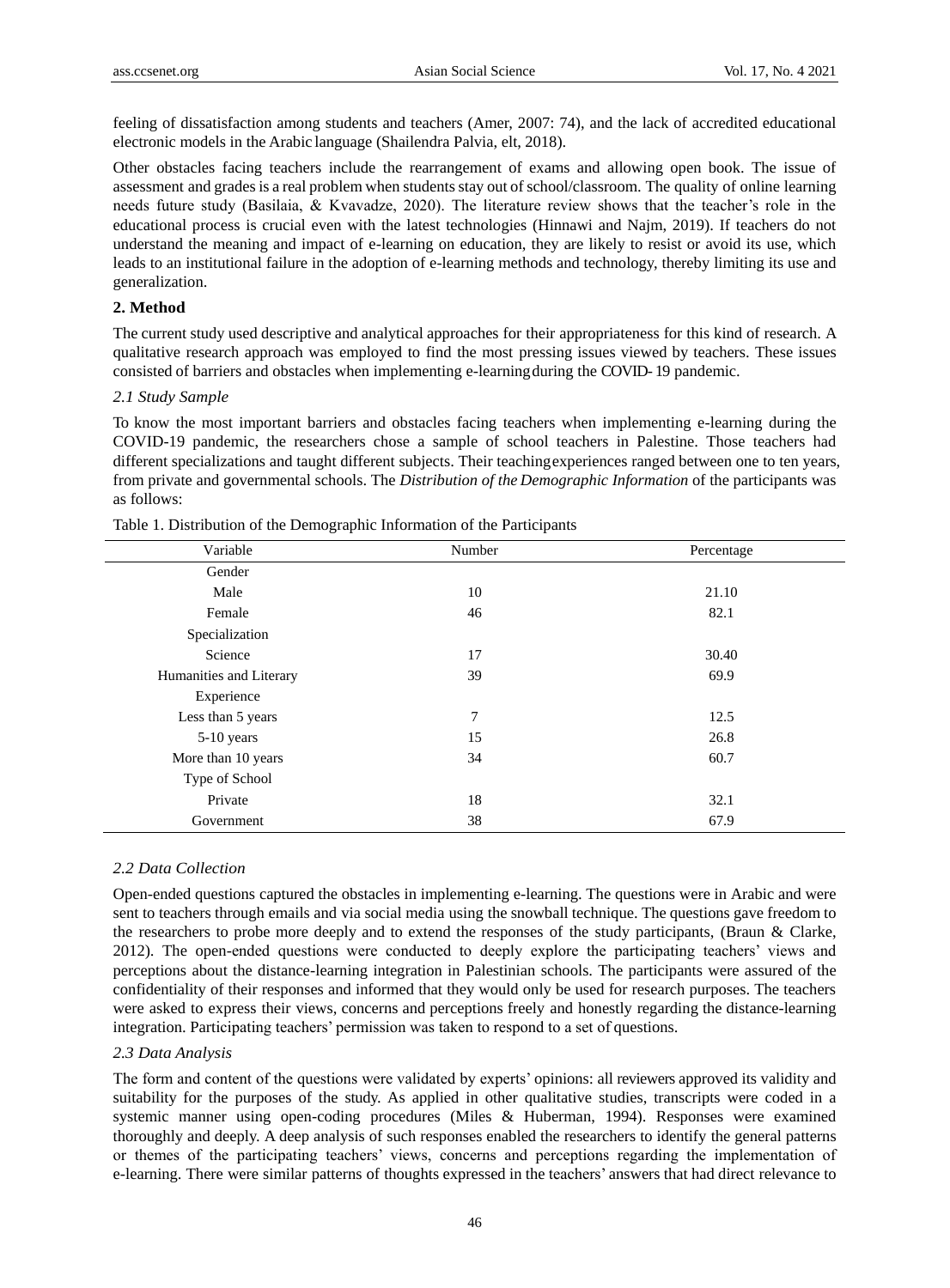the purpose of the study. After the consideration of the thematic issues, it was possible to group the questions into five main categories, which became the basis for the interpretation of issues perceived by teachers. Frequencies and percentages of answers are provided in Appendix A.

# **3. Results**

This exploratory study reports the perceived views of a sample of teachers in Palestine. The deep analysis of the data revealed that the obstacles of e-learning in Palestine areas follow:

# *3.1 Infrastructure*

Obstacles related to Infrastructure and Technical Support at a rate of (80%). The obstacles in infrastructure consisted of *Poor Internet services, high cost, and a lack of computers and laptops devices for both teachers and students*, since many have only one device for the entire family. Respondents were quoted with the following issues:

- 1. The lack of adequate devices in all homes;
- 2. Poor Internet services for students;
- 3. Lack of knowledge of remote communication programs;
- 4. Difficulty of communication due to poor networks;
- 5. Difficulty is displaying media that help students understand concepts;
- 6. Lack of follow-up from Administration.

#### *3.2 Distance Education*

Obstacles related to experience in the field of technological distance, education skills and readiness for using e-learning in teaching (curriculum and its design, educational methods, teaching methods and evaluation methods). 78.5% of teachers" responses focused on weak technology-use skills in e-learning as well as difficulty of customizing the traditional curriculum to be used for online training material such as presentations, activities, and exercises that enable the student to do assignments inside the home. They also focused on the lack of training in teaching skills remotely and the lack of a clear agreed mechanism for remote assessment and evaluation, in addition to the absence of electronic educational links and educational programs to support the online curriculum. Moreover, according to the responses, there are no special communication programs to ease communication among teachers and students remotely and professionally.

Examples of answers from respondents: "Difficulty searching for educational links and trying to find an appropriate method to convey the information to students, trying to make a personal video"; "Not giving the material in the way it's supposed to be taught"; "The institutions and teachers are not prepared to use technology"; and "The problem was that we were not prepared for such new programs that we were not being exposed to before". Also, "the limited equipment at home did not help in learning and searching for these programs quickly"; "a lack of technology skillsfor education," "Failure to build the traditional curricula in a way that helps to adapt it to an online one when necessary," "the absence of guide within the curriculum that explains how to use the Internet in education," "Difficulty using technology in education, lack of quality photography and lack of capabilities," "Lack of educational resources and strategies suitable for remote use." Furthermore, another respondent said: "Zoom application is not easy to explain, and solve mathematics problems, so I had to record lessons in the form of video and send them to students."

# *3.3 Communication and Attendance*

Obstacles related to students: (76.7%) of teachers had difficulties communicating with students. Students are not fully committed to attending virtual classes and doing their assignments in addition to the lack of motivation and interest. Another obstacle was the large number of students per class: class sizes can range anywhere between 25-50 students. Teachers also mentioned that there was great difficulty in dealing with students who have disabilities and/or low achievement students. The following responses are the most frequent examples of teacher"s answers: "Lack of daily communication with students, in addition to the lack of discipline in the number of students who follow-up," "The students" failure to respond to distance education, perhaps for several reasons, including their lack of qualification for that kind of learning, or their lack of motivation because they are accustomed to empirical education, which depends on their direct communication with the teacher." Other sample responses were: "Students' failure to respond to distance learning and their disdain for it," "lack of interactive spirit affects the learning process negatively, lack of commitment from the students and the difficulty of following up accurately," "poor commitment to the lessons," "lack of motivation, lack of attention," and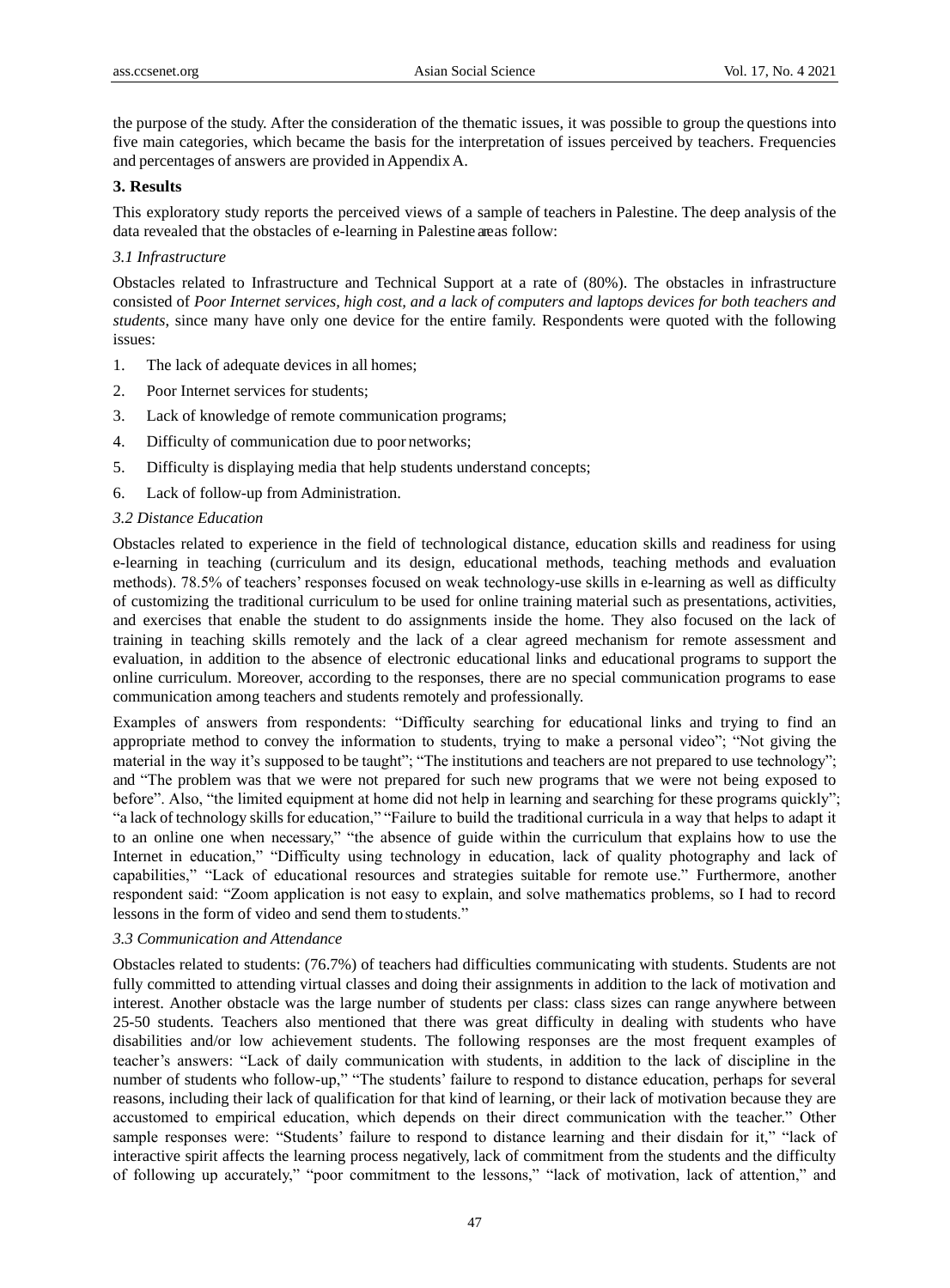"difficulty gathering students at the same time." Other comments included, "difficulty in conveying the information due to individual differences," "Inability to reach all students with disabilities or those with low achievement levels," "the large number of students in the class," and "the lack of Internet service for some students at home."

#### *3.4 Commitment from Parent*

Obstacles related to Parents: (53%) of responses related to the parents" lack of knowledge of remote e-learning programs and the mechanism of their use. That and the different cultural and educational levels of parents led to difficulty in helping children with the technology and following up with them, which in turn led to receiving complaints from parents about the e-learning process/technology.

Lack of interest in distance learning is also clear in the answers. In addition there is the issue of parents' preoccupation with other obligations related to the family, as you will commonly find parents playing a secondary, non-essential role in their child"s education, and leaving the main burden to the school and teachers. Examples of respondents: "Difficulty in commitment from parents" side and doing tasks with students," "Some parents failed to communicate and did not respond to tasks, home works and duties of distance learning," "Parents" constant complaints that students are not satisfied with studying online, and some students do not interact in solving assignments," and "Difficulty communicating effectively with parents and performing various tasks."

# *3.5 Inexperienced Teachers*

Obstacles related to the teacher, with a rate of (44.6%) in response. Many teachers expressed that they lack experience with using e-learning technology/methods. Additionally, the COVID-19 pandemic situation and the imposed quarantine have created a general state of lack of adaptation, psychological pressures, a sense of fear, and the presence of resistance to learning new skills in education.

Some answer quotes are as follows: "Discontinuation from traditional education (face to face), students, and teaching the subject directly," "Fear of spreading the Pandemic and closure of roads and transportation," "Lack of adaptation to the new situation," "Lack of knowledge," "I did not receive in-service training on how to use the internet and technology in teaching," "My poor level in the English language in searching for educational sites in the English language," and "I am not convinced of the importance of electronic education."

The teachers were also asked to circle the biggest problems facing them during COVID-19 when it comes to using electronic education, within a list of problems. The results appeared as follows in descending order: (Appendix B). It appears that the teachers" most pressing concern is the students" lack of commitment to attend the full classes at a rate of 91%. And among the problems *there is also no clear tool for evaluation* by 82% as teachers are not equipped to work in an emergency situation. *The Internet is weak, or interrupted continuously* by 80%; and *the lack of interaction with the teacher* by 78.5%, which shows the students" lack of commitment to distance learning and self-reliance. Students are dependent on traditional, face-to-face education more than self-reliance. In addition, there is *the absence of technical support from the school* by 60%, although some schools lack a specialized IT department altogether; this showed that there are also *problems in operating the educational system*, if any, at a rate of 59%. As an inevitable result, the difficulty of learning appears on e-learning programs and the limited educational programs in the Arabic language by 50%.

The results also showed that most of the teachers were *facilitating* and *directing* their role in education as much as possible (51.9 %, #29), while others *had a traditional role* (17.8%, #10), and (25 %, #14) used both. Three of the teachers had no contact with the students at all. To clarify further, teachers were asked a question about a problem that they encountered while doing distance education; (89%, #50) of respondents said that they had indeed faced a problem, most importantly:

- 1. Lack of knowledge of effective programs to communicate with students and administration.
- 2. The difficulty in communicating information properly and clearly with the low achievement students, and not taking individual differences into account.
- 3. Difficulty using computers and limited educational programs in the Arabic language.
- 4. The limited availability of electronic educational programs for the stage curricula, noting that the language of instruction and curricula is in Arabic in Palestine.

The second question: What skills and competencies do you think are important and needed in using the e-learning in light of COVID- 19? What are the suggested trainings to help you in using e-learning?

Regarding the skills that the teachers believe are important in e-learning in light of the COVID-19 pandemic crisis, they have been divided into the following groups: *Cognitive Skills, Social and Performance Skills, and*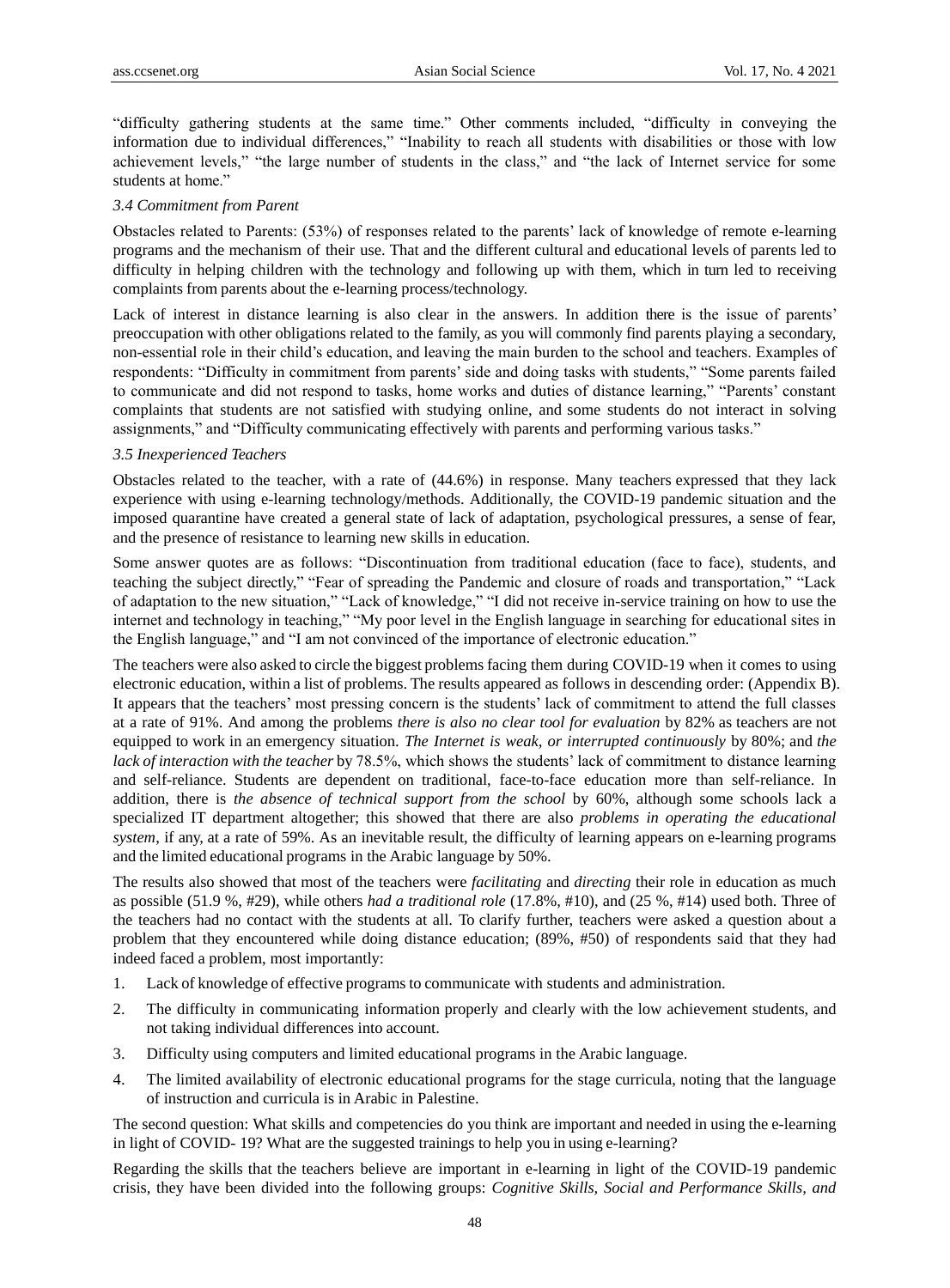#### *Adaptive* and *Self- Management skills*:

- *A.* Cognitive Skills
	- a) Creativity and Innovation (96%) is the ability to use the available resources in an unfamiliar way to reach all that is new and break from stereotypes.
	- b) Problem Solving (92.8%) is the ability to gather facts and relate information to reach multiple solutions.
	- c) Critical Thinking (66%) is the ability to logically analyze, think independently, evaluate information and verify.
- *B.* Social and Performance Skills
	- a) Technological Skills (94.6%) is the ability to use social media platforms in education and e-learning programs.
	- b) Communication and Teamwork (87.5 %) is the ability to communicate with others and work in a team.
	- c) Social Skills and Emotional Intelligence (82.1%) is the ability to understand oneself, understand others, empathize with them, and understand their feelings.
- *C.* Adaptive and Self-Skills
	- a) Flexibility and Adaptability (94.6 %) is the ability to learn new concepts and adapt to different situations.
	- b) Leadership and Responsibility (91%) is the ability to influence others and take the initiative to solve problems.
	- c) Initiative and Self-Direction (87.1%) taking the initiative when faced with a problem and being able to self-evaluate and choose special learning topics.

The most important skills and competencies that ateacher will need in e-learning in light of COVID- 19:

- 1. Knowledge of technological programs, such as: illustration animations, making educational videos, and uploading video clips;
- 2. Communication and remote communication with students, colleagues, and parents;
- 3. Art of teaching (the art of e-learning), work papers and electronic exams;
- 4. Being able to search from educational electronic websites (surfing skills);
- 5. Creating new solutions, and developing higher thinking skills(creative and analytical thinking);
- 6. Thinking, innovation and entrepreneurship skills; social, adaptive, performance, and emotional intelligence skills;
- 7. People management and self-management skills.

As for the suggested training to help teachers with e-learning:

- 1. Technological skills and training in the art of photography;
- 2. Courses for students and parents on distance learning;
- 3. The using of social networking sites such as Facebook, Twitter, or others;
- 4. Searching through search engines and advanced searchon the Internet;
- 5. Training on e-learning programs, Zoom, K12K,Google Drive, Bix meet;
- 6. Leadership and crisis management training;
- 7. How to handle the curriculum remotely;
- 8. Using advanced teaching methods that take into account the individual differences between students and those with learning difficulties;
- 9. Psychological support training.

# **4. Discussion**

The answers to the open-ended questions by the in-service teachers showed that the most important obstacles to e-learning technology integration in Palestinian schools as perceived by them, in light of the COVID-19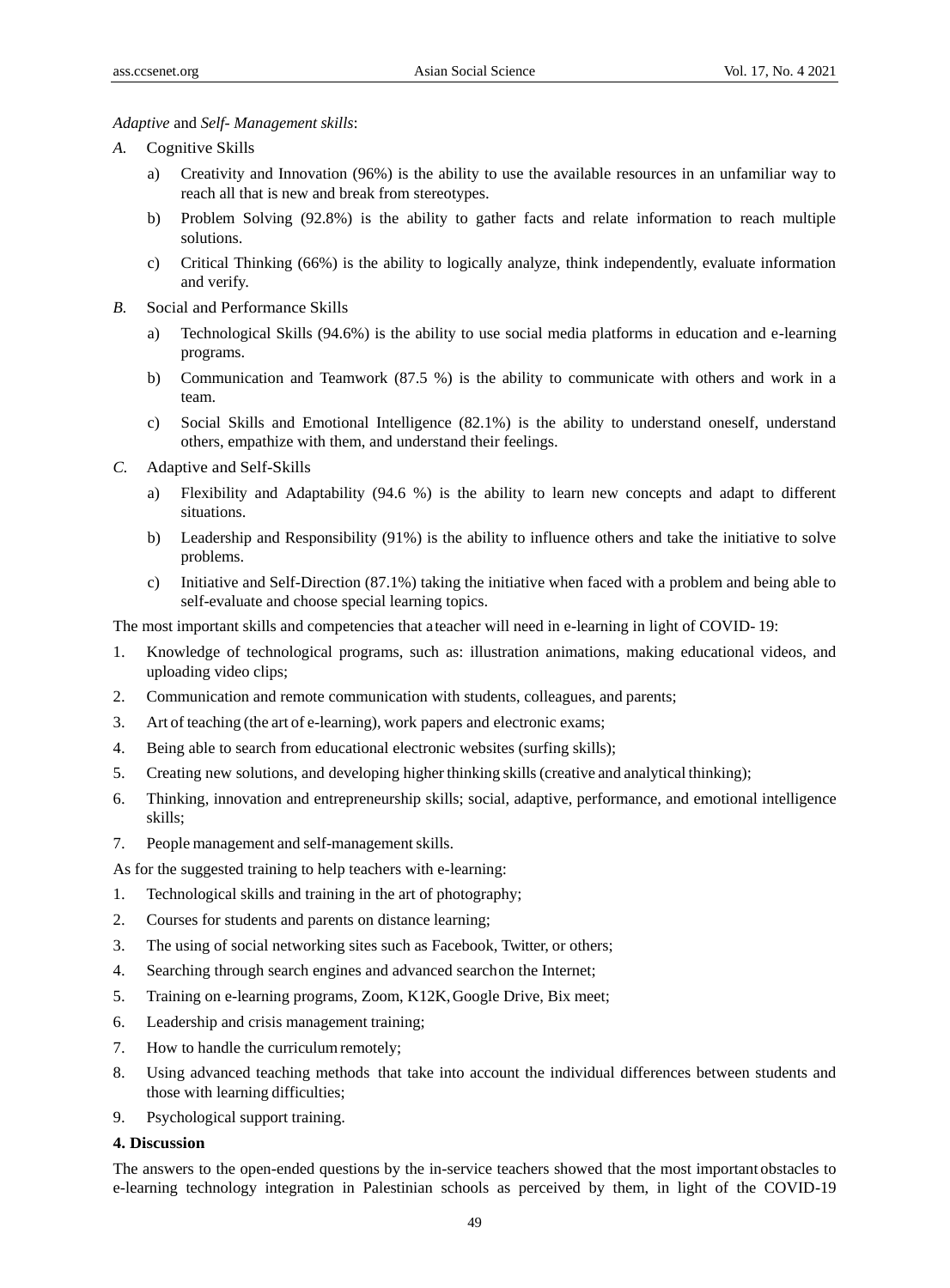pandemic, are, respectively, (1) obstacles related to infrastructure and technical support, followed by (2) obstacles related to experience in the field of distance technology education skills, and the readiness for education (curriculum and its design at a distance and educational methods of teaching), followed by (3) obstacles related to the student, (4) to parents and finally, (5) obstacles related to the teachers themselves.

Regarding obstacles faced by teachers in the implementation of e-learning as an education system, the study showed that 90% of teachers faced obstacles, most importantly: (1) students" failure to attend classes in full, followed by (2) the inability to evaluate students in more than one way, then (3) the weakness of the Internet, or its continuous interruption, (4) the absence of technical support from the school, and problems in the operation of the system, and finally, (5) the difficulty of learning on e-learning programs. The above results match with (Al-Jarbawi, 2020) conclusions in light of the COVID-19 pandemic that "there is a shortage of infrastructure and equipment. For example, there are many areas in Palestine where electricity is cut off for long periods, and the quality and extent of the Internet is still deficient, in addition to the economic situation of many families that does not allow them to buy devices and computers for the students, the possibility of providing a favorable environment at home is limited or absent for many parents." Additional obstacles include the lack of comprehensive electronic curricula that are subject to quality standards, as well as the need for an approach for evaluating methods in e-learning that is completely different from the examination-based assessment methods in use in education today. Moreover, the process of preparing exams, preparing teachers and students should also be different; deficiencies in all aspects of the process, whether in curriculum and content, evaluation, or their ability to use technical skills are available (Al-Mallah, 2010) (Kotaite, 2009) (Al-Khan, 2005). "There is a lack of a clear and systematic mechanism or plan," (Basilaia & Kvavadze, 2020). This agreed with (Sharaf, 2006) conclusion about the inability to provide computer equipment and their requirements, effective software, facilitate Internet connection, and provide permanent maintenance and research centers and other information. It also agreed with (Al-Mousa, 2003) about the lack of clarity of compensatory regulations and incentives that motivate and encourage students to e-learning, which creates a sense of dissatisfaction among students and teachers (Al- Hawamda, 2011) and (El-Hersh, Muflih and Aldhoon, 2010). That also agreed with (Sahu, 2020) (Sintema, 2020) (Shailendra Palvia, elt, 2018), who indicated that electronic education for students, especially in the early stages of the COVID-19 pandemic, is one of the greatest difficulties facing the teachers, considering that e-education focused on higher education students leaving out thousands of primary and secondary school students.

As per the e-learning obstacles related to the teacher, some teachers have a fear of developing or implementing e-learning for the following reasons: (1) their unwillingness to change and interest in adherence to the traditional pattern, or (2) the pre- misconception that e-learning may cancel the role of the teacher as explained by (Hennesy, 2010), in addition to (3) absence of financial incentives, as well as (4) the psychological aspect and the problem of their acceptance of the electronic form of information sources that push teachers to prefer the traditional method of teaching (Amer, 2007: 74). In addition to the lack of financial resources and facilities and obstacles to the educational and administrative system (Khamis, 2003: 256), there was a lack of the teachers' participation in preparing and building the educational material (Al-Kandari, 2011), lack of adequate training for the use of technology (Zamil, 2009), and insufficient availability of devices for them (Shaqour, 2013).

It is noteworthy that the answer(s) to the second question of the sample expressed the teachers" needs for the skills and competencies, the most important of which are: (1) knowledge of technological programs, (2) remote communication with students and colleagues, and parents, (3) the skill of the art of teaching (the art of e-learning), (4) the development of higher thinking, innovation, entrepreneurship, and social skills, as well as (6) adaptive, performance, and emotional intelligence. Therefore, they need the training that they proposed to help them in e-learning, the most important of which are: (1) training in technological skills, (2) training in the art of photography, (3) conducting training courses for students and parents for distance learning, and (4) searching through search engines and advanced research on the Internet. Additional programs includes leadership training, crisis management, how to deal with the curriculum remotely, and training in advanced teaching methods that take into account individual differences between students, especially those with learning difficulties and psychological support. In other words, they need training in the skills of the 21st century, or what is also known as the skills of the era of knowledge economy, in order to keep pace with the rapid changes and the accumulated explosion of knowledge, as well as to deal with digital generations and manage crises in a practical and effective manner.

#### *4.1 Conclusion and Recommendation*

In light of the COVID-19 pandemic and the consequent reflection of using different educational methods in Palestine including e-learning, this study investigated the obstacles hindering the implementation of e-learning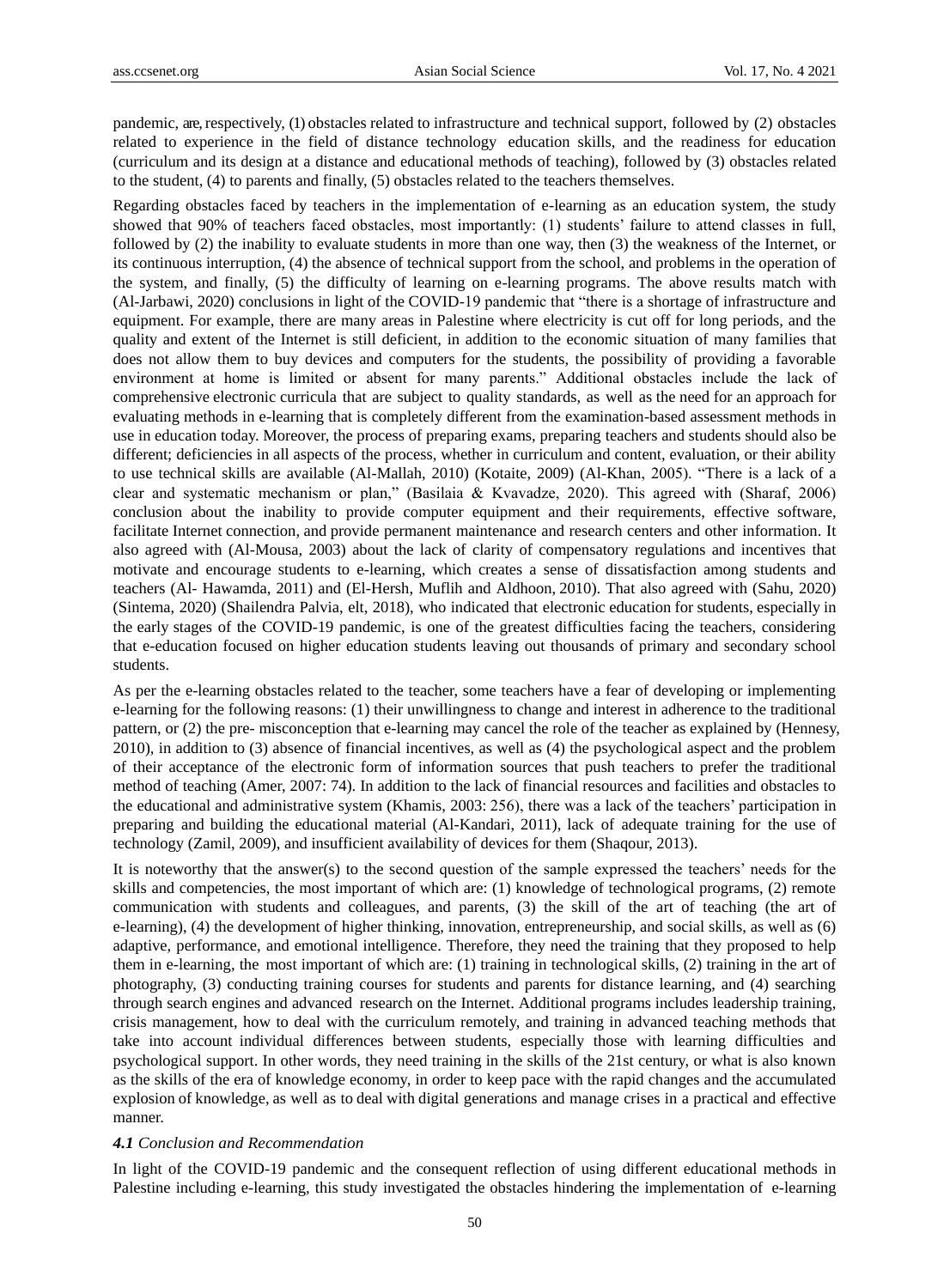in Palestinian Schools. In this study, it emerged that implementation of e-learning in Palestine faces a number of obstacles which include but are not limited to the lack of e-learning infrastructure and technical support, difficulties related to lack of teacher experience in distance education skills, readiness for education, difficulties related to students and parents, and finally, difficulties related to the teacher. The study also showed the most important obstacles facing the teacher: the lack of commitment of students to attend the full lessons, followed by the limited number of ways for evaluating students. Additional obstacles include the weakness of the Internet or its continuous interruption, the absence of technical support from the school, problems in the operation of the educationalsystem, and finally, the difficulty of learning on e-learning programs.

This study also concludes that the most important skills and competencies teachers should have to deal with the rapid changes in the technological era include the 21st century skills such as the skill of creativity and innovation, the skill of using technology and flexibility, the ability to adapt, communication, collaboration, and the art of teaching.

The abovementioned competencies would be achieved by implementing customized training in (1) technological skills, (2) in conducting training courses for students and parents about distance learning, (3) training in leadership and crisis management (4) dealing with the curriculum remotely, (5) and training on advanced teaching methods that take into account individual differences between students, especially those with learning difficulties.

In reference to the abovementioned obstacles, this study has suggested various recommendations:

- 1. Work on spreading electronic culture among members of society to achieve the greatest amount of interaction with this type of education;
- 2. Enhance the interest in infrastructure and its technical and technological equipment in order to create appropriate conditions for teachers to use the distance learning system in teaching;
- 3. Increase the awareness of society partnership to make education available for all.
- 4. Conduct training for teachers to develop the skills of the 21st century that would help in dealing with crises and with the requirements of the knowledge economy era;
- 5. Enrich the teacher"s preparation program with the skills of the 21st century skills to ensure preparing the teachers before they go into the field; and
- 6. Conduct more studies similar to this study to include wider educational areas and a larger sample to be able to generalize the results of this study.

#### *4.2 Limitations of the Study*

This study is limited to teachers in public and private schools in Ramallah region in Palestine, where they were reached through various social media by presenting open questions via an online form during quarantine in the period between March 15, 2020 and May 5, 2020. Conducting in-person interviews was not possible due to the pandemic shutdown.

# **Acknowledgments**

The authors would like to thank Dr. Malik Saleh. Dean, College of Business Administration, Prince Mohammad Bin Fahd University, Al Khobar, Saudi Arabia, for translation checking, proofreading and helpful feedback on this paper.

# **References**

- Abdul-Aziz & Hamdy. (2008). *E-Learning Philosophy - Principles - Tools - Applications - Dar Al Fikr, The Hashemite Kingdom of Jordan, Amman* (1st ed.).
- Abu al-Khair, A. G. (2019). The obstacles facing the school administration in implementing e learning from the point of view of principals and teachers in primary schools in Gaza governorate. *The Journal of Palestine Technical Univ. for Research, 7*(3), 1-15. Retrieved from https://scholar.ptuk.edu.ps/handle/123456789/749
- Al Malah, M. (2010). *The electronic school and the role of the Internet in education.* Amman: House of Culture for Publishing and Distribution.
- Al-Hassan, E. I. K. (2010). E-learning: a step to meet the growing demand for Arab university education and reduce the digital gap in it. *Journal of the College of Education: University of Khartoum - College of Education, 3*(4), 111-144.
- Al-Hawamdeh, M. F. (2011). Obstacles to using e-learning from the point of view of faculty members at Al-Balqa Applied University. *Damascus University Journal, 27*(1+2), 803-831. Retrieved from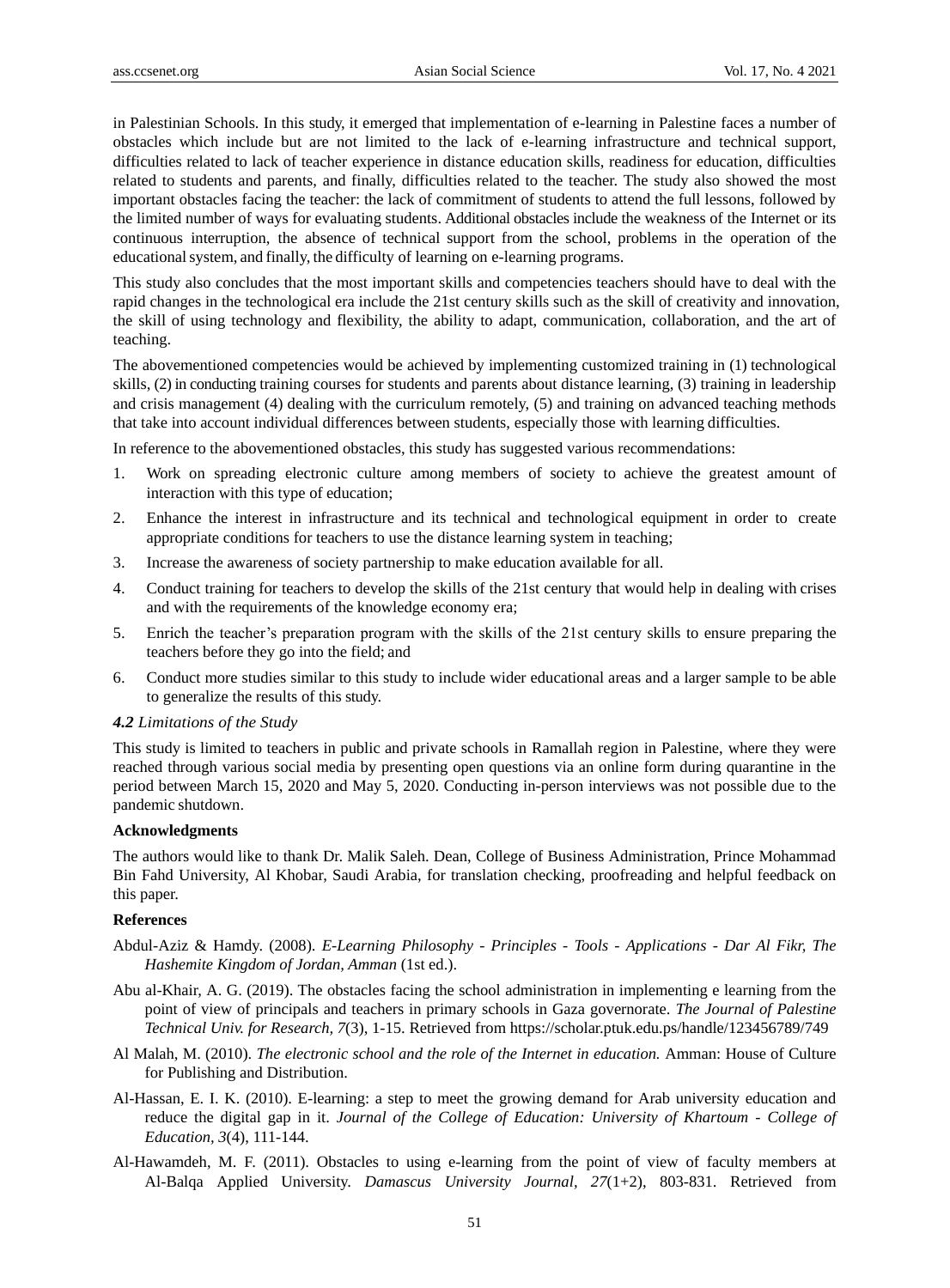http://search.shamaa.org/FullRecord?ID=30875

- Al-Kandari, W. et al. (2011). Obstacles to the Application of E-Learning in the State of Kuwait: An Educational and Social Study. *Abhath Al Yarmouk: Humanities and Social Sciences, 27*(3).
- Al-Khan, B. (2005). *E-Learning Strategies.* Translated by Ali Al- Mousa and others, Shuaa for Publishing and Distribution, Syria.
- Almehmadi, G. A. (2018). Evaluating the reality of using e-learning management system (EMES) in KAAU from the students. *Basic Education College Magazine For Educational and Humanities Sciences, 39,*  177-196. https://www.iasj.net/iasj/article/145218
- Al-Mousa, A. (2003). *E-learning: its concept - its characteristics - its benefits - its obstacles.* A working paper presented to the Future School symposium in the period 16-17/8/1423 University King Saud.
- Al-Qudah, K., & Youssef, B. M. (2013). *E-learning challenges facing faculty members in private Jordanian universities* (Published Master"s Thesis). Al-Manara Magazine.
- Amer, T. (2007). *Education and electronic school.* Egypt: Dar Al-Sahab.
- Basilaia, G., & Kvavadze, D. (2020). Transition to Online Education in Schools during a SARS-CoV-2 Coronavirus (COVID-19) Pandemic in Georgia. *Pedagogical Research, 5*(4), em0060. <https://doi.org/10.29333/pr/793>
- Braun, V., & Clarke, V. (2012).Thematic analysis. *APA Handbook of Research Methods in Psychology, 2(Research Designs: Quantitative, Qualitative, Neuropsychological, and Biological)*(2), 57-71. https://doi.org/10.1037/13620-004
- Cantoni, L. M. (2004). *World Conference on Educational Multimedia, Hypermedia & Telecommunications, AACE, Norfolk*. Retrieved from https://files.eric.ed.gov/fulltext/ED476959.pdf
- El-Hersh, A., Muflih, M., & Aldhoon, M. (2010). Obstacles of the Application of E-Learning Systems as Viewed by Secondary School Teachers at Al-Kurah District. *Jordan Journal of Educational Sciences, 6*(1), 27-40.
- Ellis, R., & Goodyear, P. (2010). *Students' experiences of e- learning in higher education the technology of sustainable innovation.* New York, NY: Routledge. https://doi.org/10.1111/j.1467-9647.2010.00678.x
- Hadijah, S., & Shalawati, S. (2017). Investigating Teacher "Barrier to ICT (Information Communication Technology) Integration in Teaching English at Senior High School in Pekanbaru*. Proceedings of ISELT FBS Universitas Negeri Padang, 5,* 302-310. Retrieved from http://ejournal.unp.ac.id/index.php/selt/article/viewFile/8019/6121
- Hennessy, S., Harrison, D., & Wamakote, L. (2010). Teacher factors influencing classroom use of ICT in sub-Saharan Africa. *Itupale Online Journal of African Studies, 2,* 39-54. Retrieved from https://pdfs.semanticscholar.org/56ec/8d2248a546352fed0f520972b57034334a45.pdf
- Herrington, J., Reeves, T., & Oliver, R. (2010). *A guide to authentic e- learning.* New York, NY: Routledge. https://doi.org/10.4324/9780203864265
- Ismail, Al-G. (2009). *E-courses, their design, production, publication, implementation, and evaluation* (1st ed.). The World of Books, Cairo.
- Jad, M. M. M., & Assem, D. M. (2015). Designing a proposed electronic environment to develop an Open University education system in light of foreign experiences. *Studies in university education: Ain Shams University - College of Education, University Education Development Center,* pp. 31, 299-410. https://doi.org/deu.2015.19362/10.21608
- Jarbawi, T. (2020). *Corona Speeds up Plans for Distance Education in Palestine.* Retrieved from https://www.alayyam.info/
- Khamis, M. (2003). *Educational technology products.* Cairo, Dar El Kalima.
- Kisanga, D., & Ireson, G. (2015). Barriers and strategies on adoption of e-learning in Tanzanian higher learning institutions: Lessons for adopters. *International Journal of Education and Development using Information and Communication Technology 11*(2), 126-137. Retrieved from http://ijedict.dec.uwi.edu/viewarticle.php?id=2003

Kotaite, G., & Khuraisat, S. (2009). *Computer, Teaching Methods and Evaluation.* House of Culture, Amman.

Mahamdeh, N. (2005). *Continuing Education and Self- Education.* Safaa Publishing House, Amman.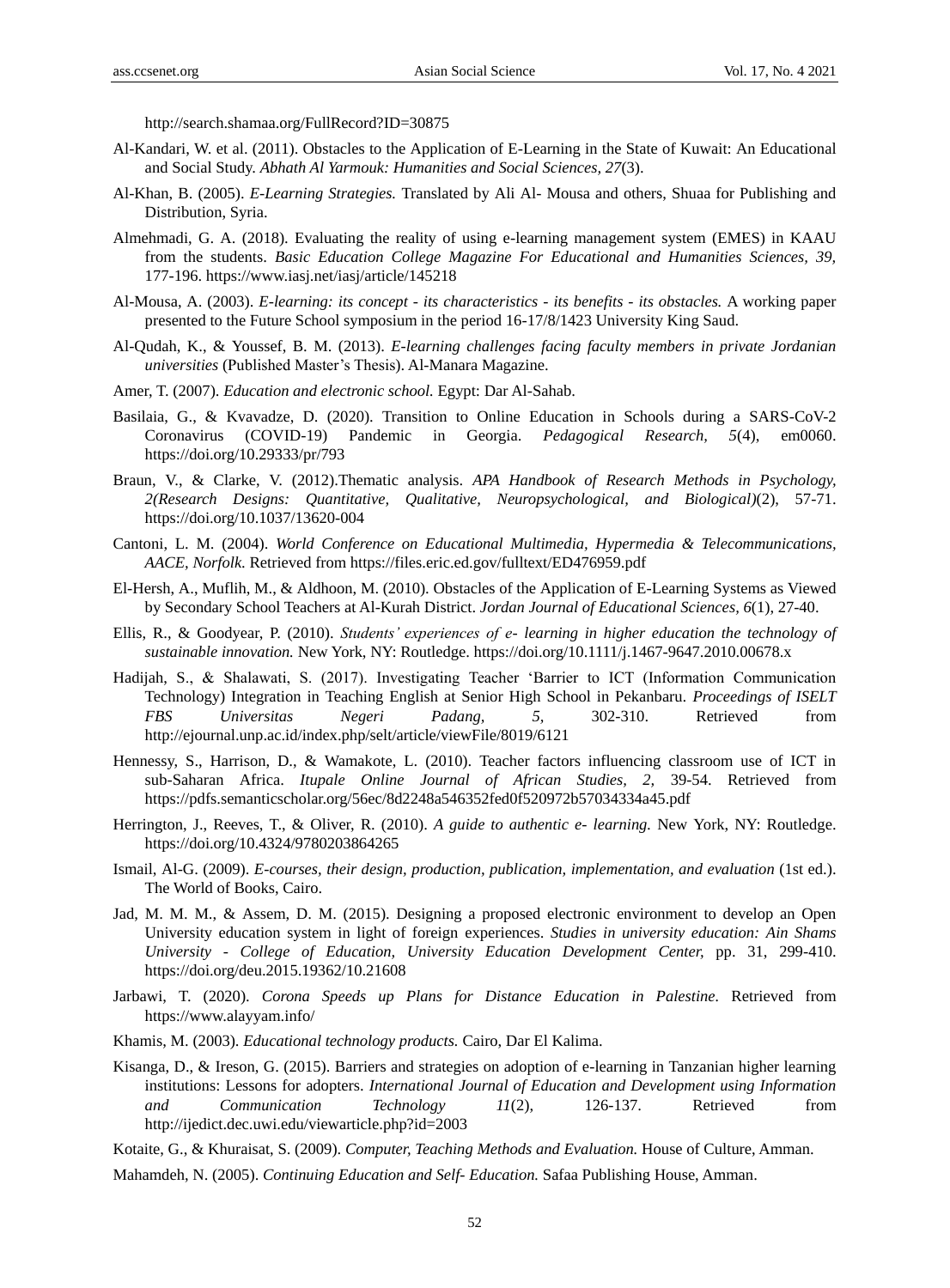- Majdi, M. R., & Hinnawi, R. N. N. H. (2019). E-Learning: Competencies, Attitudes & Obstacles. *Journal of the Arab American University, 5*(2).
- Miles, M. B., & Huberman, A. M. (1994). *Qualitative Data Analysis: An Expanded Sourcebook.* Thousand Oaks, CA: Sage Publications. Retrieved from http://www.jstor.org/stable/24332877
- Onyema, E., Nwafor, C., Faith, A., Sen, S., Atonye, F., Sharma, A., & Alsayed, A. (2020). Impact of Coronavirus Pandemic on Education. *Journal of Education and Practice, 11,* 108-121. https://doi.org/10.7176/JEP/11-13-12
- Onyema, E. M. (2019). Integration of Emerging Technologies in Teaching and Learning Process in Nigeria: The challenges. *Central Asian Journal of Methemetical Theory and Computer Science, 1*(1), 35-39. Retrieved from https://www.researchgate.net/publication/336278814
- Sahu P. (2020). Closure of Universities Due to Coronavirus Disease 2019 (COVID-19): Impact on Education and Mental Health of Students and Academic Staff. *Cureus, 12*(4), e7541. https://doi.org/10.7759/cureus.7541
- Sangrà, A., Vlachopoulos, D., & Cabrera, N. (2012). Building an inclusive definition of e-learning: An approach to the conceptual framework. *International Review of Research in Open and Distance Learning, 13*(2), 145-159. https://doi.org/10.19173/irrodl.v13i2.1161
- Palvia, S., Aeron, P., Gupta, P., Mahapatra, D., Parida, R., Rosner, R., & Sindhi, S. (2018). Online Education: Worldwide Status, Challenges, Trends, and Implications. *Journal of Global Information Technology Management, 21*(4), 233-241. https://doi.org/10.1080/1097198X.2018.1542262
- Shaqour, A. (2013). Reality of employment of technological innovations and the constraints of this employment in west bank and Gaza strip schools from the teachers" perspective. *An-Najah University Journal for Research (Humanities), 27*(2). Retrieved from https://journals.najah.edu/article/901/
- Sharaf, F. (2006). *Palestinian virtual education prospects and its role in political development (towards a Palestinian virtual university).*
- Sintema, E. J. (2020). E-Learning and Smart Revision Portal for Zambian Primary and Secondary School Learners: A Digitalized Virtual Classroom in the COVID-19 Era and Beyond. *Aquademia, 4*(2), ep20017. <https://doi.org/10.29333/aquademia/8253>
- Tarus, J., Gichoya, D., & Muumbo, A. (2015). Challenges of Implementing E-Learning in Kenya: A Case of Kenyan Public Universities. *International Review of Research in Open and Distributed Learning, 16*(1), 120-141.<https://doi.org/10.19173/irrodl.v16i1.1816>
- UNESCO. *COVID-19 Education Response.* Retrieved April 5, 2020, from https://en.unesco.org/covid19/educationresponse/globalcoalition
- Varshneya, A. (2018). Distance Learning through ICT: Benefits and Challenges. *Journal of Advanced Research in English & Education, 2*(3&4). Retrieved from https://science.adrpublications.in/index.php/Journal-English-Education/article/view/396
- Zamel, M. (2009). The difficulties that face teachers of the tenth grade primary school teachers in using computers as an aid in education in Ramallah and Al-Bireh Governorate. *Journal of Al-Quds Open University for Research and Studies - Issue sixteenth*. 59-100. Retrieved from https://search.emarefa.net/detail/BIM-76400

#### **Appendix A**

Table 2. Obstacles to E-learning Technology Integration in Palestinian Schools as Perceived by In-service Teachers

| <b>Obstacles</b>                                                                                                       | Frequency | Percentage |
|------------------------------------------------------------------------------------------------------------------------|-----------|------------|
| Obstacles related to infrastructure and technical support                                                              |           | 80%        |
| Obstacles related to experience in the field of technological distance education skills and<br>readiness for education | 44        | 78.5%      |
| Obstacles related to the student                                                                                       | 43        | 76.7%      |
| Obstacles related to parents                                                                                           | 30        | 53%        |
| Obstacles related to the teacher                                                                                       | 25        | 44.6%      |

\* Total number of in-service teachers interviewed is 56.